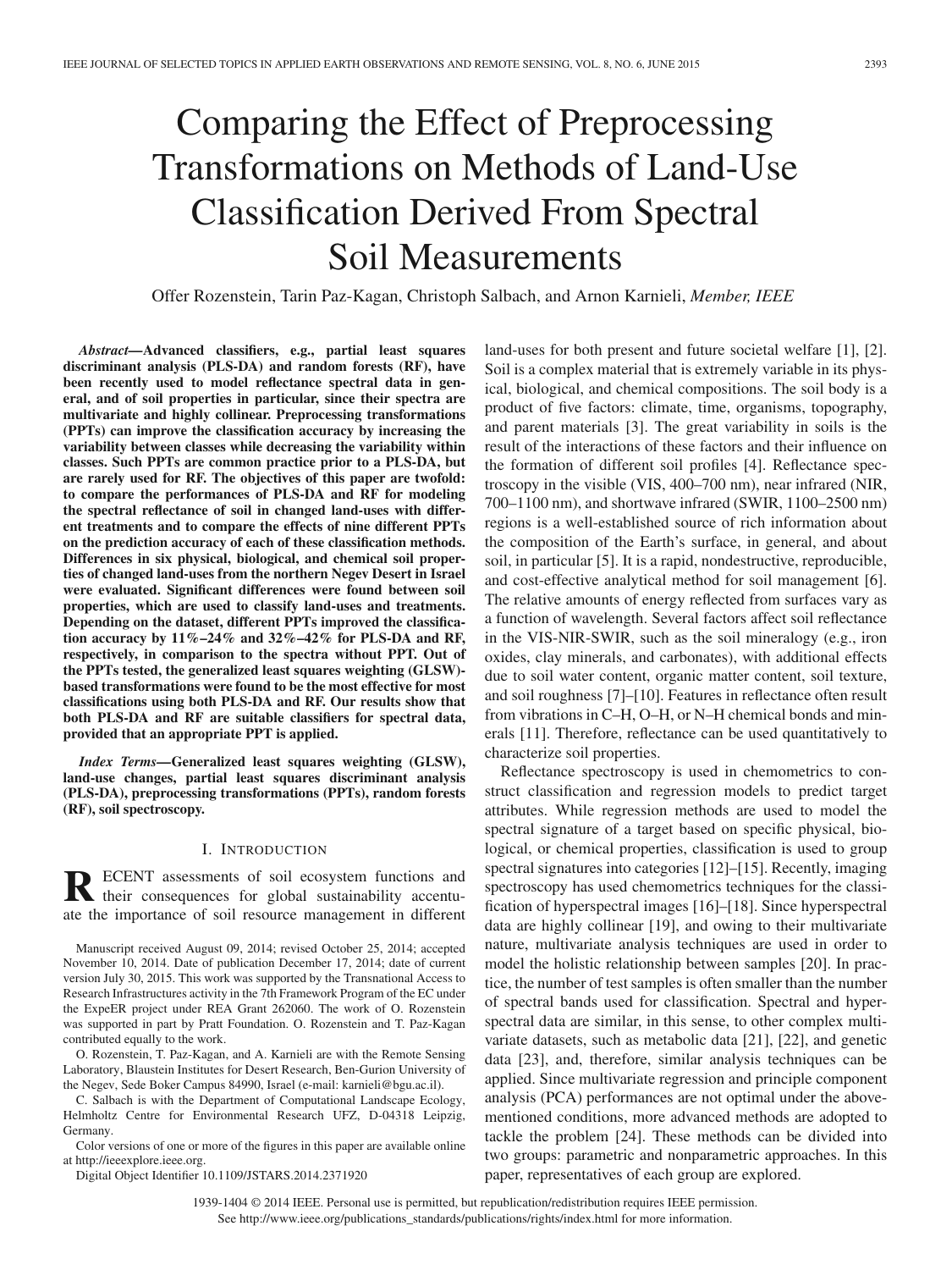The partial least squares discriminant analysis (PLS-DA) [25] is an increasingly popular parametric method for the supervised classification of spectral data [26]. Its strength lies in performing dimensionality reduction while simultaneously carrying out classification. The PLS–DA is a variant of PLS modeling and aims to find the variables and directions in multivariate space that determine the known classes in a calibration set. It is similar to the unsupervised PCA [27] in the sense that both are methods for dimensionality reduction by projecting the original spectral bands into new components through the calculation of their loadings. However, PLS-DA rotates the PCA components to maximize the covariance between the samples of each class, to sharpen the separation of classes, whereas PCA maximizes the variance between the components. Consequently, PCA identifies variability in the whole dataset, and does not differentiate between variance within and between groups. For this reason, components, or latent variables (LV), produced by PLS-DA, are much more suited for the classification of hyperspectral data [28]. PLS-DA provides understandable graphical means of identifying the spectral regions of difference between the classes and also allows a statistical evaluation as to whether the differences between classes are significant. In addition to the generation of strong prediction models, the variable importance in projection (VIP) can be computed to rank the spectral band relevance and to determine a subset of spectral bands that are important for the model's prediction [29]. Accordingly, PLS-DA exhibits properties desired by users of spectral data.

A representative of the nonparametric methods group, random forests (RF), is a machine-learning method that possesses attractive features for the classification of hyperspectral data. RF is an ensemble classification technique that uses a majority vote of a combination of classification trees to classify the data [30]. Each tree is created from a randomly sampled subset of the data via bagging, or bootstrap aggregation [31]. Much like PLS-DA, RF also performs a predictor importance ranking, which allows the explicit elimination of irrelevant features [32]. Therefore, RF is suitable for hyperspectral data analysis [33], [34], owing to its ability to handle multivariate data that include redundant or irrelevant bands and a built-in accuracy assessment.

Several studies have combined PLS and RF approaches. One study used a PLS approach for feature extraction and then applied RF for classification [35]. Another study used both PLS-DA and RF as complementary feature selection methods, to corroborate the selection of the most important features of the model by independent methods [36]. Therefore, it was shown that a combination of both feature selection strategies is beneficial. Other studies compared RF and PLS in terms of prediction accuracy [37]. Since the feature selection capabilities of the two approaches are of great interest, they are often compared [22], [24]. Even though the feature selection properties of both methods have not been specifically compared for spectral reflectance data, this issue has been sufficiently explored using similar datasets.

In this regard, it should be noted that less attention has been given to research into the preprocessing effects on the modeling accuracy. The importance of selecting a proper preprocessing transformation (PPT) for modeling processes using spectroscopy was previously discussed [38]. Spectral PPTs are employed to remove any inappropriate information that cannot be correctly handled by the modeling techniques. The purposes of preprocessing are to linearize the response of the variables and to remove extraneous sources of variance that are not of interest in the analysis. Prior to classification, PPTs are used to increase the variability between classes while, at the same time, decreasing the variability within classes and, thus, enabling better discrimination of classes. The different PPTs, or their combinations, need to be selected based on dataset type and its quality [38]. Therefore, data preprocessing can play an important role in increasing the accuracy of the classification.

Two concurrent research gaps were identified. First, although both PLS-DA and RF classification have already been used for hyperspectral remote sensing applications [39]–[44], to the best of our knowledge, the performance accuracy of RF has not been compared with PLS-DA for the classification of reflectance spectroscopy or remote sensing data. Where variants of these methods were compared for regression analysis, standard preprocessing took place without individual optimization for each method [45]. This leads us to the second gap. Although the application of different PPTs to the spectra prior to the PLS-DA classification of hyperspectral data is quite common [16], [46]–[48], we are not aware of publications that have examined the effect of similar PPTs prior to RF classification. In fact, RF is sometimes used without preprocessing the spectral data except for the removal of noisy bands [41], and thus, the potential of the RF classifier may be under-realized. Filling these two knowledge gaps will improve the use of these approaches in environmental science and engineering, in general, and the ability to classify spectral reflectance soil data, in particular.

The aim of this study is to apply PLS-DA and RF classification techniques to the spectral reflectance of soil samples from changed land-uses in the semiarid area of the northern Negev Desert in Israel. Land-use classification based on spectral data was previously performed for this area [49], but in addition, classification of land-use based on soil function can improve the land management of these areas. Since land-use changes and management practices affect soil quality and function, monitoring the effects is essential. Using laboratory analyses of soil physical, biological, and chemical properties, to measure the response of soil to land-use practices is feasible but highly expensive, as well as time- and labor-consuming [13]. On the other hand, reflectance spectroscopy is a diagnostic screening tool that can aid the development of reliable, specific spectral definitions to characterize soil. This technique can assist in the environmental management of ecosystems going through landuse changes [50]. Consequently, the application of the abovementioned classification methods to classify soil responses to land-use changes is expected to be effective. We hypothesize that when spectral data are preprocessed to improve the class discrimination for one classifier, it may change the performance of another classifier as well. Furthermore, we hypothesize that differences in soil physical, biological, and chemical properties will be expressed in the ability to spectrally classify the dataset. Therefore, the objectives of this paper are twofold: 1) to compare the performance of PLS-DA and RF for the classification of spectral reflectance data, and 2) to compare the effects of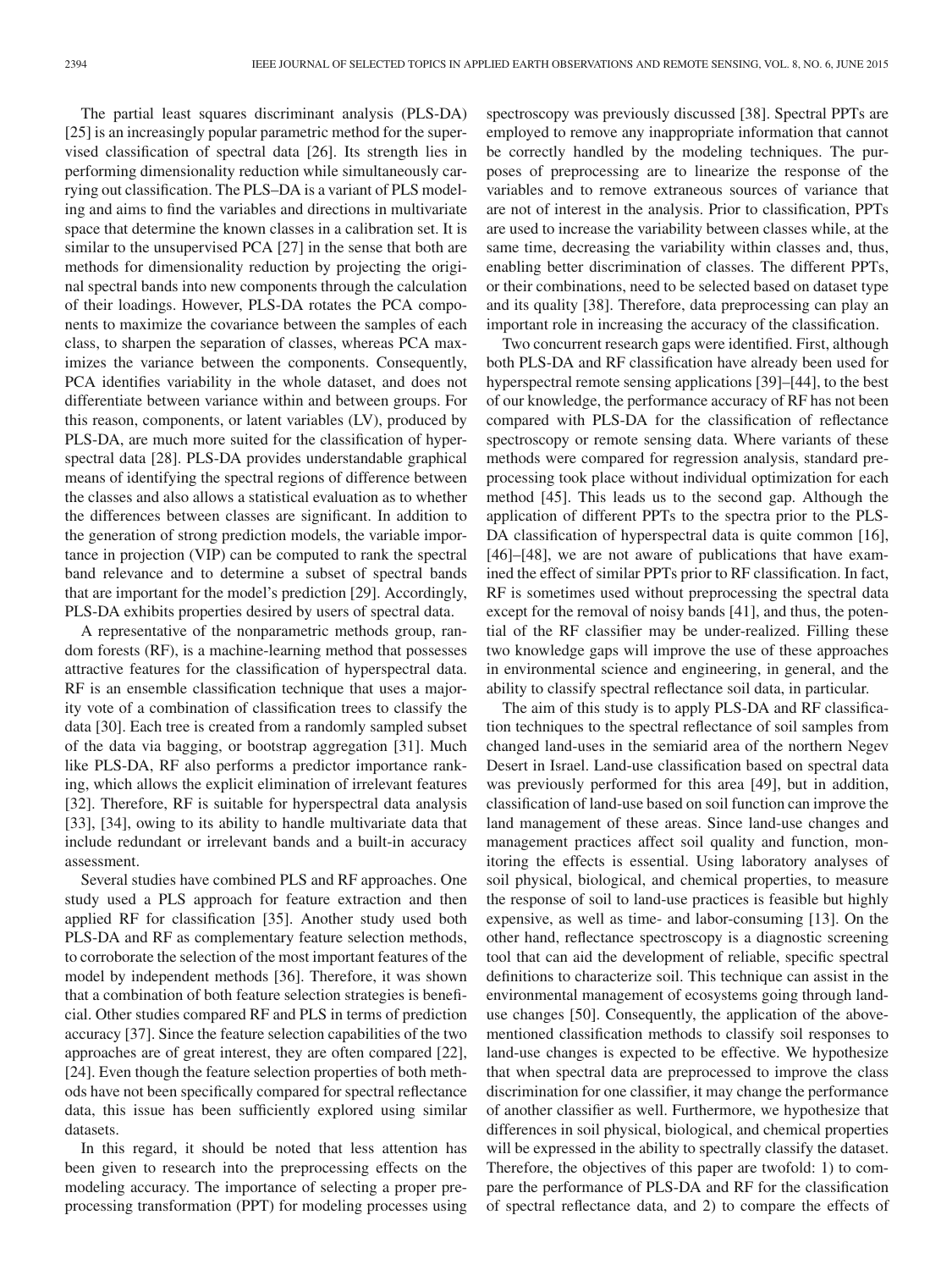different PPTs on the prediction accuracy of each of these classification methods.

#### II. METHODS

#### *A. Study Ecosystems*

The three study sites are all located in the northern Negev Desert of Israel, across the transition between the arid and semiarid zones. This area is characterized by a mean annual rainfall of 200–300 mm that is concentrated during the rainy season between November and April. Average daily temperature ranges from  $10\degree$ C in the winter to  $30\degree$ C in the summer. Three different land-uses were selected for the study: 1) afforestation; 2) traditional grazing; and 3) agro-pastoral grazing (Fig. 1). In addition, each land-use includes several treatments (management strategies) as presented in Table I. The afforestation land-use includes a natural shrubland and a planted forest. In each of these, both open and understory patches were studied. The traditional grazing land-use includes a natural area with no grazing (where grazing was excluded), compared to the traditional grazing area, in the north- and south-facing slopes. In the agro-pastoral land-use, three different treatments were compared, including an abandoned field, where grazing has been excluded, an abandoned field with grazing, and a monoculture agro-pastoral field (wheat field). None of the study plots were fertilized or irrigated.

#### *B. Data Description*

Soil samples were collected for laboratory and spectral analysis in August 2011, at the peak of the dry season, from a depth of 0–0.15 m. Thus, the soil water content in the samples was minimal. Sampling was conducted using a stratified random sampling strategy. For each treatment, the samples included five quadrates of  $1 \text{ m}^2$ , randomly placed ( $n=5$ ). In each quadrate, four soil samplings of about 700 gr of soil were collected for laboratory measurement ( $N = 55$ ). Additionally, four more soil samples of about 500 gr were collected in each quadrate for spectral laboratory measurement ( $n = 55$ ). In total, 220 soil samples were collected (repeated measurements of four soil samples from each quadrate) for laboratory measurement and an additional 220 soil samples for hyperspectral measurements. All soil samples were transferred to the laboratory and were stored unopened at room temperature until analysis. Six physical, biological, and chemical properties that include: soil texture (fractions of clay, silt, and sand), soil organic matter (SOM), pH, electrical conductivity (EC), extractable ammonium  $(NH_4^+)$ , and extractable nitrate  $(NO_3^-)$  were selected. More details of these analyses are described by Paz-Kagan *et al.* [51]. All laboratory measurements were performed according to the Cornell soil health test (CSHT) standards [52]–[54].

In addition, the soil samples were taken to the laboratory for spectral measurements. Prior to the spectral measurements, the soil samples were ground and sieved through a 2-mm sieve. Soil samples were measured with the portable analytical spectral devices (ASD) Field Spec Pro spectrometer that measured the spectral range of  $350-2500$  nm through a  $25^\circ$  field of view. The position of the sensor was vertical in relation to the



target, at a distance of 18.5 cm above the sample platform. The ground field of view was circular with a diameter of 8 cm. The instrument was recurrently calibrated to spectral reflectance using a standard white reference panel (Spectralon Labsphere Inc., North Sutton, NH, USA). Reflectance data were collected under stable illumination from two directions while the spectrometer's fiber aperture was fixed at a constant height of 20 cm above the sample platform. The bidirectional illumination reduced the effects of micro-topography shadowing. To further eliminate bidirectional reflectance distribution function (BRDF) effects, each sample was measured four times, while rotating 90◦ between each reading [55], [56]. The four readings were later averaged to a final value representing the sample at a spectral resolution of 1 nm.

#### *C. Statistical Analysis*

Analyses of variances for all soil properties were tested using: 1) a general linear model (GLM) analysis of random effect (Nested-ANOVA), and 2) an one-way ANOVA for the average sample of each quadrate in a treatment  $(n=5)$ . The separation of means was subjected to a Tukey honest significance difference (HSD) test for a significant difference. Differences in soil properties were tested for significance at  $p \leq 0.05$  between changed land-uses and treatments and by the results of the F-statistic test. The statistical analysis was performed with STATISTICA Version 10, 2011 software.

# *D. Preprocessing Transformations (PPTs)*

Several PPTs were tested in this study, including averaging, centering, smoothing, standardization, normalization, and other methods. Several of the most frequently used methods in spectroscopy that are embedded in the PLS-Toolbox (Eigenvector Research Incorporated) were included in the study.

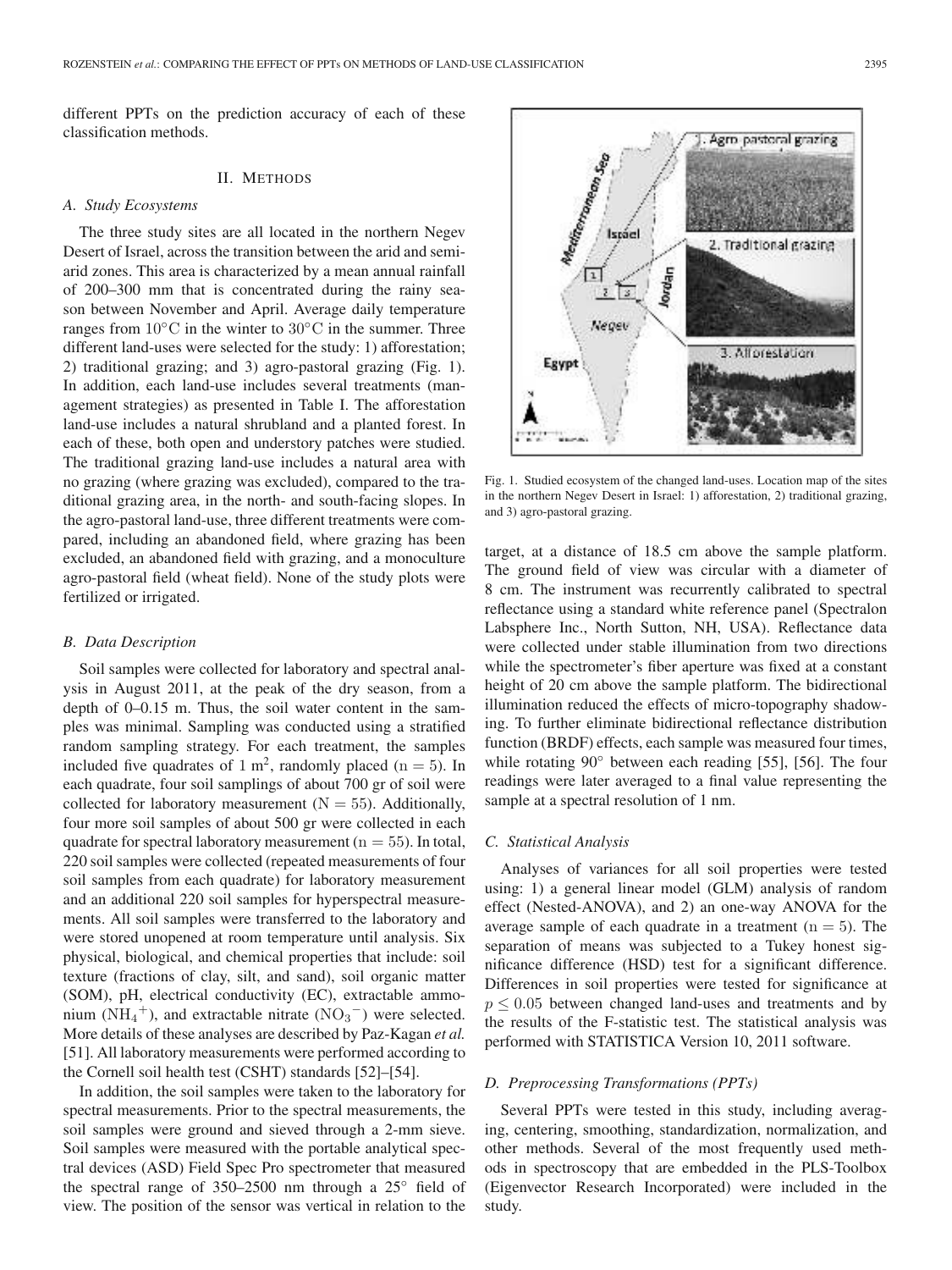TABLE I DIFFERENT LAND-USES INVOLVED IN THIS STUDY: AFFORESTATION, TRADITIONAL GRAZING, AND AGRO-PASTORAL GRAZING, ALONG WITH DIFFERENT TREATMENTS FOR EACH LAND-USE

| Land use.           | Treatment 1      | Treatment 2          | Treatment 3     | <b>Treatment 4</b> |
|---------------------|------------------|----------------------|-----------------|--------------------|
| Afforestation       | Forest           | Forest               | Shrubland       | <b>Shrublanc</b>   |
|                     | understory       | open patches         | under shrubs.   | open patches       |
| Traditional grazing | No grazing       | Grazing              | No grazing      | Grazing            |
|                     | harthem slope    | narthem slope        | southern slope  | southern slope     |
| Agro-pastoral       | Abandoned field  | Monopulture          | Abendoned field |                    |
| <b>Brazing</b>      | with no grazing. | agro-pastoral field. | with grazing    |                    |

- 1) Auto scaling (AS) is an exceptionally common PPT that subtracts the spectral signature of each sample from the mean spectral signature (mean-centering, MC), followed by dividing each variable by the standard deviation of the variable. Under these conditions, each variable is scaled such that its useful signal has an equal footing with the other variables' signals [57].
- 2) The standard normal variate (SNV) normalization transformation scales each sample by the mean and standard deviation of its multiple variables. The PPT is applied to each spectrum individually by subtracting the spectrum mean and dividing by the spectrum standard deviation [58].
- 3) Smoothing, using the Savitzky–Golay algorithm [59], is a simplified least squares fit convolution in which successive subsets of adjacent data points are fitted to a low-degree polynomial. Smoothing is a low-pass filter used for removing high-frequency noise from samples; it reduces noise without significant loss of the signal of interest [59]. The convolution can be understood as a weighted moving average filter, with weights given as a polynomial of a certain degree. This transformation was found to be an optimal spectral PPT in similar studies [50], [60], [61].
- 4) For first and second derivatives of the reflectance spectra, we used the Savitzky–Golay smoothing algorithm on first derivatives (SG1D), second derivatives (SG2D), and for simple smoothing (SGS). All of these were performed using a 15-band window and a third-order polynomial fit.
- 5) Multiplicative signal correction (MSC) is one of the most commonly used normalization transformations; the light scattering is estimated for each sample, relative to an ideal sample obtained by averaging the complete spectral range of the dataset. It is a relatively simple processing step that attempts to account for scaling effects and offset effects. Each spectrum is corrected, such that all samples appear to have the same scatter level as the reference spectrum [62].
- 6) Generalized least squares weighting (GLSW) produces a filter matrix based on the differences between pairs or groups of samples that should otherwise be similar [57]. The single adjustable parameter  $\alpha$  that defines how strongly GLSW lowers weight interferences was set to 0.02. Adjusting  $\alpha$  toward larger values (typically above

0.02) decreases the effect of the filter, while smaller  $\alpha$ values (typically 0.001 and below) apply more filtering.

The effects of the PPTs on spectral data to which no processing was applied prior to classification for both classification methods (PLS-DA and RF) were compared. In addition, we applied combinations of different PPTs that were found to be successful in previous studies:  $SG1D + SNV$  [63],  $MSC + SQ2D +$  $MC$  [64], and  $SGS + AS + GLSW$  [51]. Since the preprocessing was performed with a PLS-Toolbox, other PPTs that are not included in this toolbox were not part of the comparison.

## *E. Classification and Accuracy Comparison*

Classification was performed for each of the land-uses on its own: afforestation (four classes), traditional grazing (four classes), agro-pastoral grazing (three classes), and for all the samples, by aggregating treatments in each land-use, to perform a land-use classification (three classes) (Table I). Following the different PPTs, each transformed dataset was classified using both PLS-DA and RF. The PLS-DA classification was performed with the PLS-Toolbox. The number of LV was selected based on the recommendation of the PLS-Toolbox optimizing algorithm [57]. RF classification was performed by the TreeBagger command in the MATLAB Statistics Toolbox (Mathworks). For each model, 500 trees were grown. The cross validation of the classification models was performed using 10 repeated random subsampling validation sets [65], [66], with a 2:1 split ratio between the calibration and the validation sets. Subsequently, the accuracy was assessed using these same 10 validation subsets every time. The results of each set of 10 classifications were averaged. For each averaged classification, the Kappa statistic was calculated as a measure of classification accuracy. We used the approximate large sample variance of the Kappa statistic to estimate its variance [67]. The variance estimations were used to determine if one classification is significantly more accurate than another by performing a two-tailed Z-test with  $\alpha = 0.05$  [68].

#### III. RESULTS

## *A. Soil Laboratory Measurement*

The soil properties across the three land-use types are presented in Table II with their mean values along with their standard deviations and significance values. In the afforestation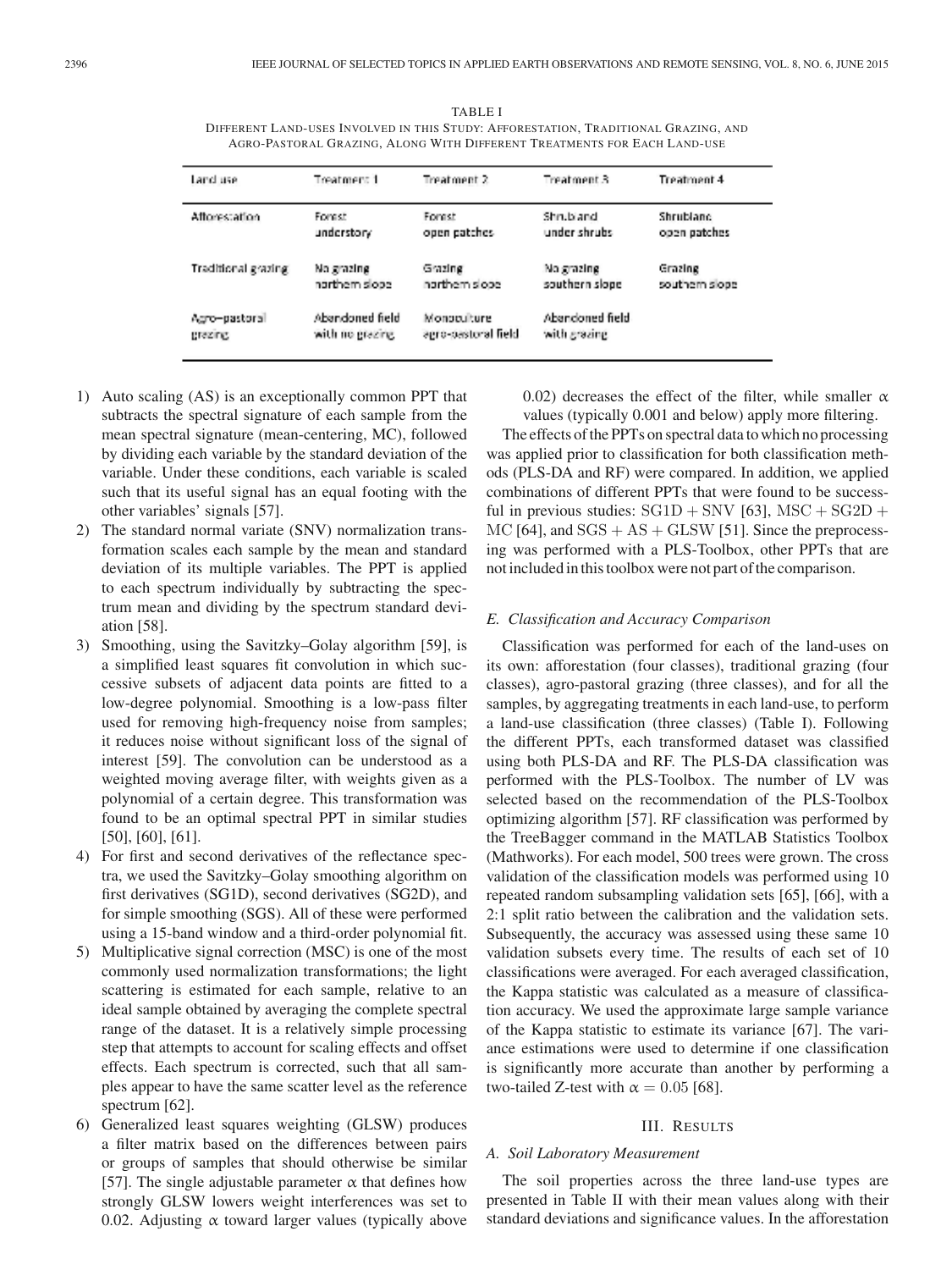| Land use                           |                                | Sand                 | Silt                  | Clay                  | SOM        | pH                   | EC.                  | N (NH3)              | N (NO <sub>2</sub> ) |
|------------------------------------|--------------------------------|----------------------|-----------------------|-----------------------|------------|----------------------|----------------------|----------------------|----------------------|
|                                    | Treatments:                    | 医.                   | (3)                   | ाड                    | OSI.       |                      | (dS/m)               | (mz/kg)              | (mijkz)              |
| Afforestation<br>Forest understory |                                | 35.82                | 43.78                 | 20.4                  | 1.12       | 7.62                 | 0.56                 | 12.02                | 14.71                |
|                                    |                                | $+ 4.15 +$           | +1.925                | $-3.58^{\circ}$       | $+7.81$    | $+0.19^{4}$          | 40.124               | $-1.87$ <sup>1</sup> | +11.045              |
|                                    |                                | 41.02                | 41.58                 | 17A.                  | 82.8       | 7.68                 | 0.63                 | 12.88                | 13.39                |
| Forest clearing                    |                                | $2.22^{\circ}$       | $1.2.92$ <sup>*</sup> | 1.85                  | 11.262     | $0.04^{\circ}$       | 10.02                | $-3.4$               | 15541                |
|                                    | Should and under the           | 33.42                | 49.38                 | $17.2^{\circ}$        | 6.23       | 7.33                 | 0.82                 | 18.61                | 9.42                 |
|                                    | shrub                          | $+1.24$              | +1.03*                | $-1.923$ <sup>*</sup> | ±0.725     | $+0.04$              | $±0.15$ <sup>*</sup> | £5.05*               | $±3.54$ *            |
|                                    | Shr. bland open                | 35.42                | 49.58                 | 15                    | 4.24       | $7.41 \pm$           | 0.37                 | 6.97                 | 3.79                 |
|                                    | patches                        | 12.65                | f123 <sup>2</sup>     | 12.64                 | $10.7^{2}$ | $(108)^{11}$         | 10.055               | 11.14 <sup>k</sup>   | 10647                |
|                                    | $P = 30$                       | $-0.05$              | $-0.05$               | $-0.01$               | $-0.01$    | $-0.05$              | <3 Cl                | $-0.01$              | -001                 |
| Traditional<br>grazing             | No grazing no them.            | 35.87                | 48.38                 | 15.75                 | 6.43       | 7.083                | 0.856                | -71.72               | 8.465                |
| $i$ Cpe                            | 13.22*                         | 11.41-               | $-0.96$ <sup>*</sup>  | <b>1051*</b>          | $+0.11^2$  | $+0.124$             | 111.061              | 13.355               |                      |
|                                    | Grazing northern slope rst 74. |                      | 47.68                 | 17.52                 | 5,81       | 6.95                 | 382                  | 79.51                | 10.35.               |
|                                    |                                | 41.59*               | 1399                  | 12.52 *               | 13.23"     | $40.09$ <sup>*</sup> | 10.09                | $-1136$              | 14.39                |
|                                    | No triving southern.           | 31.34                | 49.46                 | 39,20                 | 6.58       | 702                  | 0.05                 | \$7.51               | 8.14                 |
|                                    | siope                          | $±0.95$ <sup>+</sup> | $+25.5$               | ±2.16                 | ±3.62°     | \$6.36"              | ±0.04"               | $-11C3$              | ±1.58                |
|                                    |                                | 33.62                | <b>46.585</b>         | 9.40                  | h.CF       | 597                  | 0.68                 | 51.49                | 7.76                 |
|                                    | <b>Covaing southern slope</b>  | £2.24*               | ±230                  | ±0.89*                | $±$ 3.97'  | $±0.03*$             | ±0.05                | $=9.22$ "            | ±1.54                |
|                                    | <b>Por</b>                     | 03.01                | NS.                   | (0.01)                | 63.01      | 0.01                 | 0.05                 | <3.01                | NS.                  |
| Agro-pastoral                      | Abandoned field no             | 49.12                | 37.08                 | 13.8                  | 3.96       | 7.13                 | 0.73                 | 26.4                 | <b>S.68</b>          |
| anazing<br>grazng                  | $+1.34$ <sup>*</sup>           | +1.09*               | 20.44                 | +1.05°                | 40.35      | $-0.122$             | $-10.79^{\circ}$     | $+6.037$             |                      |
|                                    | Agro-pastoral grazing 44.32    |                      | 38.68                 | 17.0                  | 3.21       | 7.07                 | 0.89                 | 43.188               | 31.43                |
|                                    |                                | 11.14                | 11.95                 | $1101$ <sup>*</sup>   | 1310       | 10.144               | 10.12                | 1101%                | ETP                  |
|                                    | Abandoned field with           | 39.52                | 10.00                 | 22.4                  | 7.38       | 701                  | 1.04                 | 12.73.               | 24.63                |
|                                    | prozing                        | 14.15"               | 13.11'                | ±2.88                 | 1121'      | ±0.1"                | ±0.114"              | ±9.62                | ±7.93*               |
|                                    | Polic                          | 00.01                | NS.                   | 0.01                  | 0.01       | 0.01                 | 0.01                 | $+0.01$              | $-0.05$              |

TABLE II ANALYTICAL RESULTS OF SOIL PROPERTIES IN DIFFERENT LAND-USES AND TREATMENTS

Statistics include: average value, standard deviation, and significant differences between treatments.

SOM, soil organic matter; EC, electric conductivity; NH<sub>4</sub>, ammonium; NH<sub>3</sub>, nitrate; NS, not significant.

a, b, and c indicate significant differences between treatments.

land-use, SOM was significantly higher in the forest than in the shrubland treatments. In addition, significant differences in soil texture were observed between the silty-loam soil in the natural shrubland and the loam soil in the forest. In the traditional grazing land-use, the treatments with no grazing showed significant reductions in SOM and pH compared to the grazing treatments, in both north- and south-facing slopes. However, the soil  $NH_4^+$ and  $NO<sub>3</sub><sup>-</sup>$  did not respond to the long-term grazing, but showed

significant differences according to the topographic aspect. In the agricultural land-use, the agro-pastoral grazing treatment showed significant increases in  $\text{NH}_4^+$  and  $\text{NO}_3^-$  compared to the abandoned field with no grazing. The abandoned field with grazing showed significant increases in SOM, EC, and  $NO_3$ <sup>-</sup> and a reduction in  $NH_4^+$  compared to the abandoned field with no grazing. These differences in the soil properties indicate that changes in the soil quality are the result of different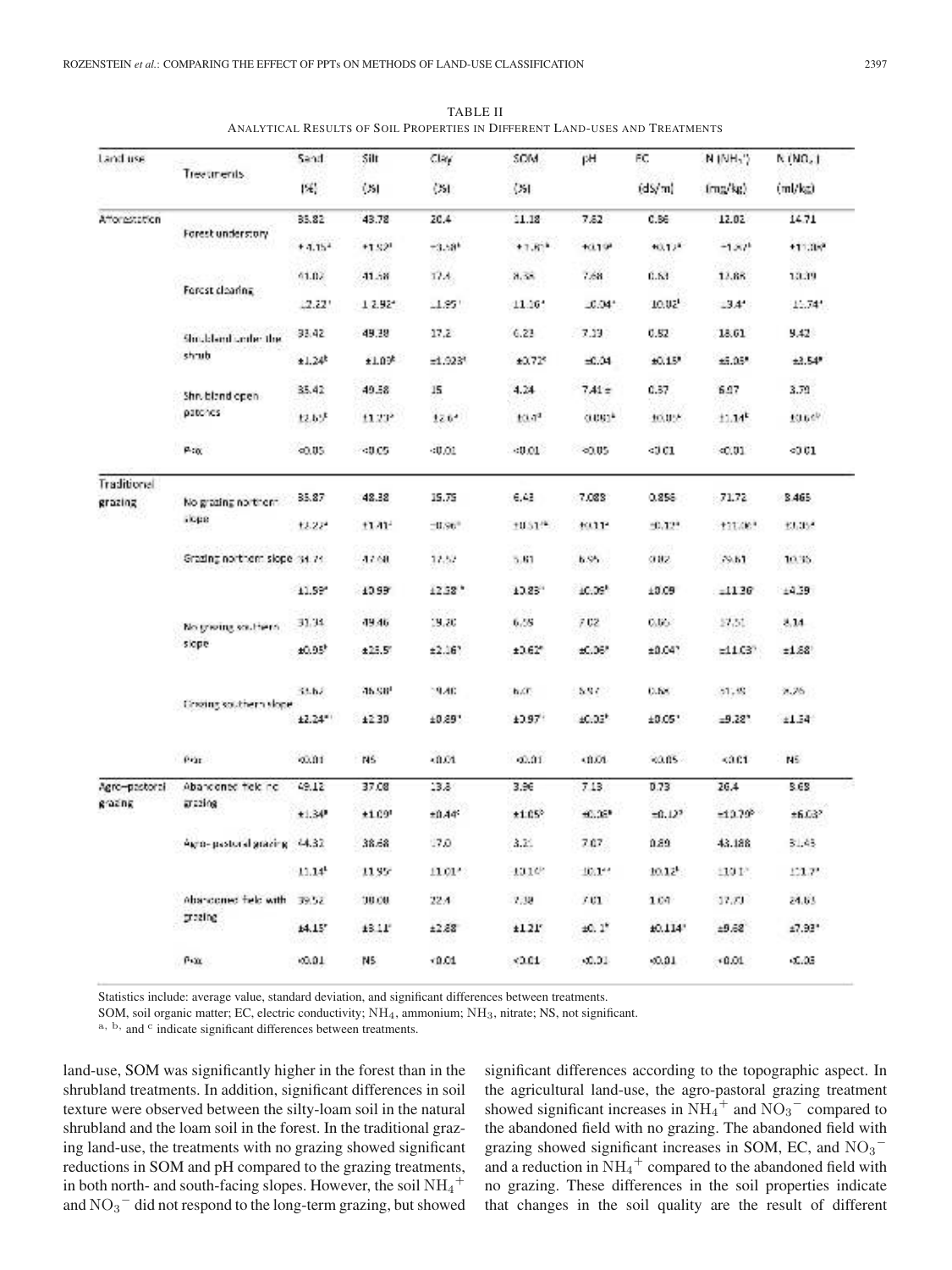

Fig. 2. Examples of the Preprocessing Transformations (PPTs) effects on the average spectral signatures of the three land-use classes: afforestation, traditional grazing, and agro-pastoral grazing. The purpose of preprocessing the spectral signatures is to remove extraneous sources of variation that are not of interest in the analysis, thus enabling better class discrimination. The examples in this figure demonstrate that some transformations are more suited for this task than others: AS, MSC, SGS, SG1D, and GLSW.

management practices, and can be identified by reflectance spectroscopy. A previous study showed that these changes in soil quality can be classified from reflectance spectra [51].

#### *B. Preprocessing Transformations (PPTs)*

Fig. 2 demonstrates several of the above-mentioned PPTs that were applied to the average VIS-NIR-SWIR reflectance spectra of the soil samples that represent the three land-uses. Fig. 2 shows that the spectral signatures that were not preprocessed are similar and not easily distinct from each other. However, with some PPTs, the slight differences between these spectral signatures can be accentuated in a way that enables better discrimination between classes. These differences in the spectral signatures occur because of differences in the soil physical, chemical, and biological properties of the different land-uses and treatments [51]. Fig. 3 shows the effect of spectral preprocessing on the class separability by two PLS LV. When no preprocessing is applied, the classes are mixed together. Smoothing alone does not allow better class separation in this case. However, other PPTs perform better, to various degrees. Visually, GLSW unmistakably discriminates between the classes in the best manner. SGS offers little improvement in class discrimination, while AS, MSC, and SG1D offer better discrimination than no preprocessing, but the categorical clustering is not as clear with these transformations relative to GLSW. Therefore, the results, presented in Figs. 2 and 3, suggest that several of the PPTs are suitable for increasing the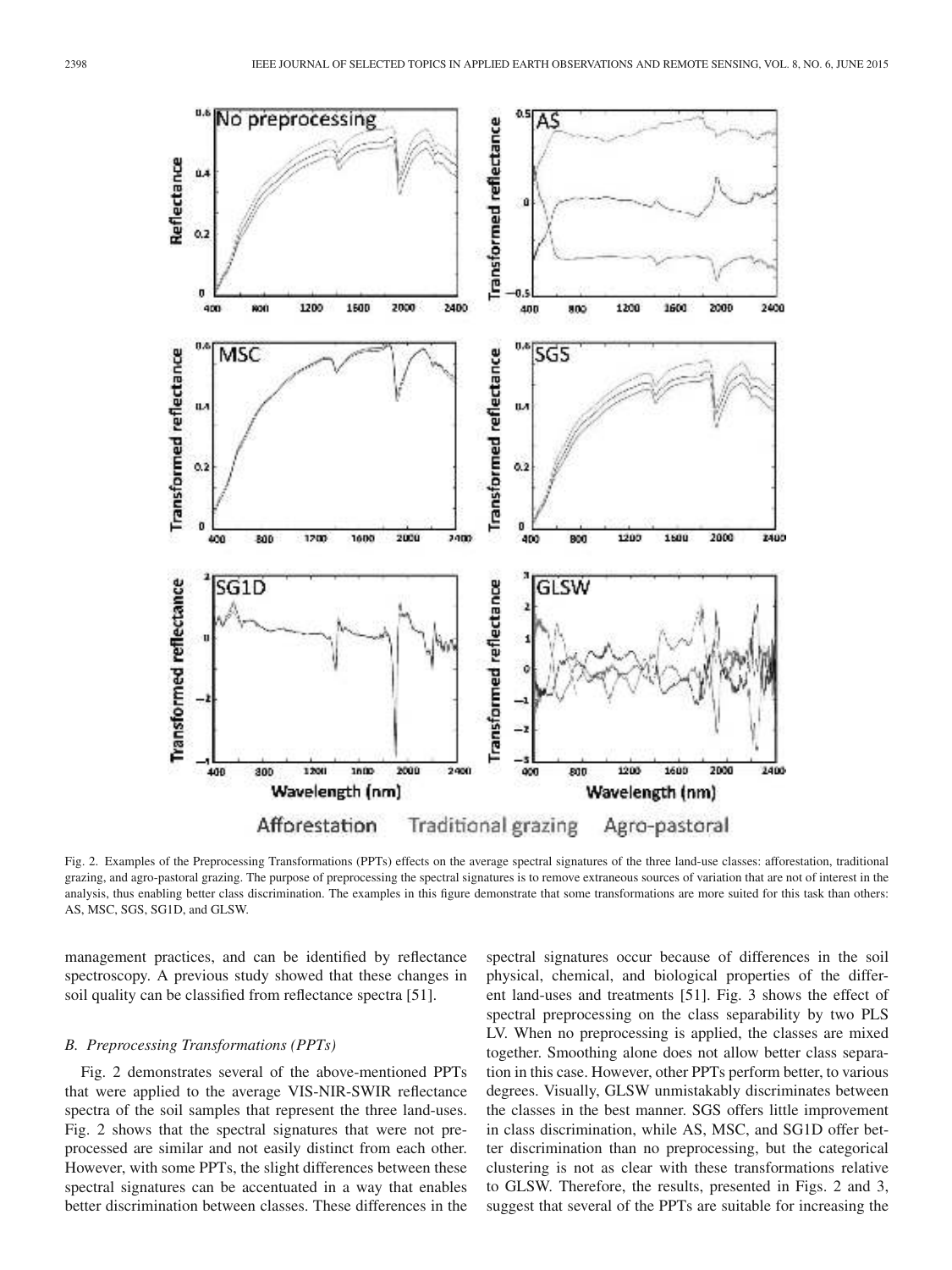

Fig. 3. Examples of PLS-DA model output following several PPTs. The samples are projected onto a plane defined by two LV. This view is useful to demonstrate class separability. The transformations used are: AS, MSC, SGS, SG1D, and GLSW.

variance between groups prior to classification. Only the PPTs or combinations of PPTs that produce such discrimination were used in the classification process.

# *C. Preprocessing Effect on the Classification Accuracy*

Fig. 4(A) shows the PLS-DA classification accuracy for different PPTs applied to all classifications. In most cases, the

most accurate classification models were for the land-use and agro-pastoral classifications. There was no significant increase in accuracy when applying different PPTs prior to the agropastoral and afforestation classification. However, there were significant improvements in the classification accuracy for the traditional grazing treatment through the application of some PPTs. Considering spectra without preprocessing as a basis, the  $SGS + AS + GLSW$  PPT improved the classification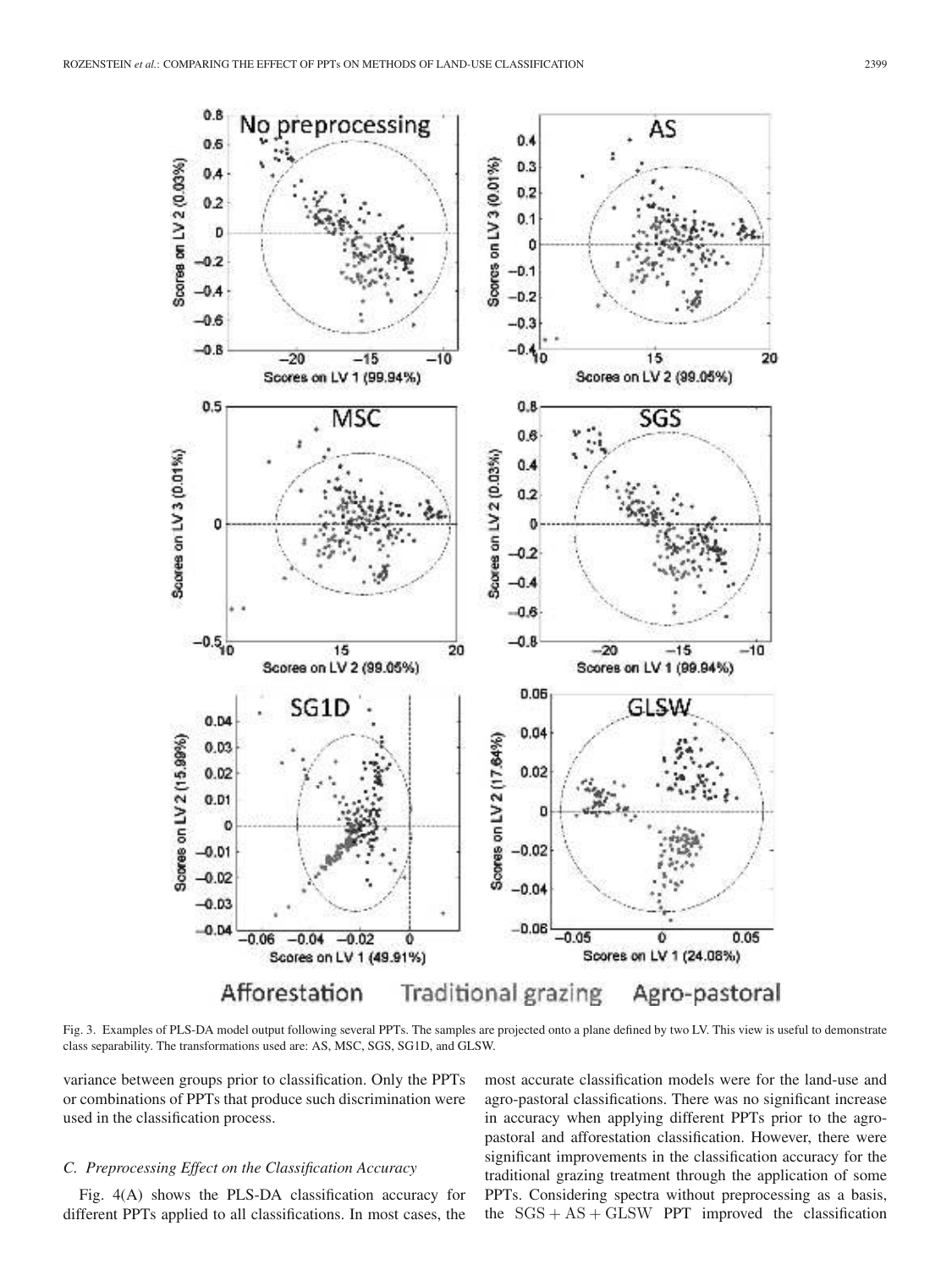

Fig. 4. (A) PLS-DA and (B) RF classification accuracies in terms of the Kappa coefficient for the land-use classification and for the classification of the different treatments within each land-use. Z-tests were performed to determine if the classification accuracy, following each PPT, is significantly different than the classification accuracy of the data without preprocessing. A significant change in accuracy is marked by \* ( $p \le 0.05$ ) or \*\* ( $p \le 0.01$ ). The error bars represent the standard deviation. Abbreviations used for the different pre-processing transformations: auto scaling (AS); standard normal variate (SNV); multiplicative signal correction (MSC); smoothing (SGS); first derivative (SG1D); second derivative (SG2D); and generalized least squares weighting (GLSW).

accuracy by 24% for the traditional grazing. Moreover, GLSW and  $SGS + AS + GLSW$  improved the classification accuracy by 17% and 21% for the afforestation classification, while  $SGS + AS + GLSW$  improved the classification accuracy of the agro-pastoral classification only by 11%, which was not significant. The best accuracy, up to 100%, was reached for the land-use classification where GLSW, and  $SGS + AS +$ GLSW, improved the accuracy by 17%.

Similarly, Fig. 4(B) exhibits the RF classification accuracy for different PPTs applied to all classifications. All of the PPTs but AS showed some improvement in the RF classification accuracy in comparison to the spectra that were not preprocessed. The best PPT for all classifications was  $SGS + AS + GLSW$ . Its application increased the accuracy of the traditional grazing classification by 42%, the agropastoral classification by 32%, and the afforestation classification by 37%. The land-use classification improved by 34% following the application of several combinations of PPTs: GLSW, SG1D, SG2D,  $MSC + SQ2D + MC$ , and  $SGS +$  $AS + GLSW.$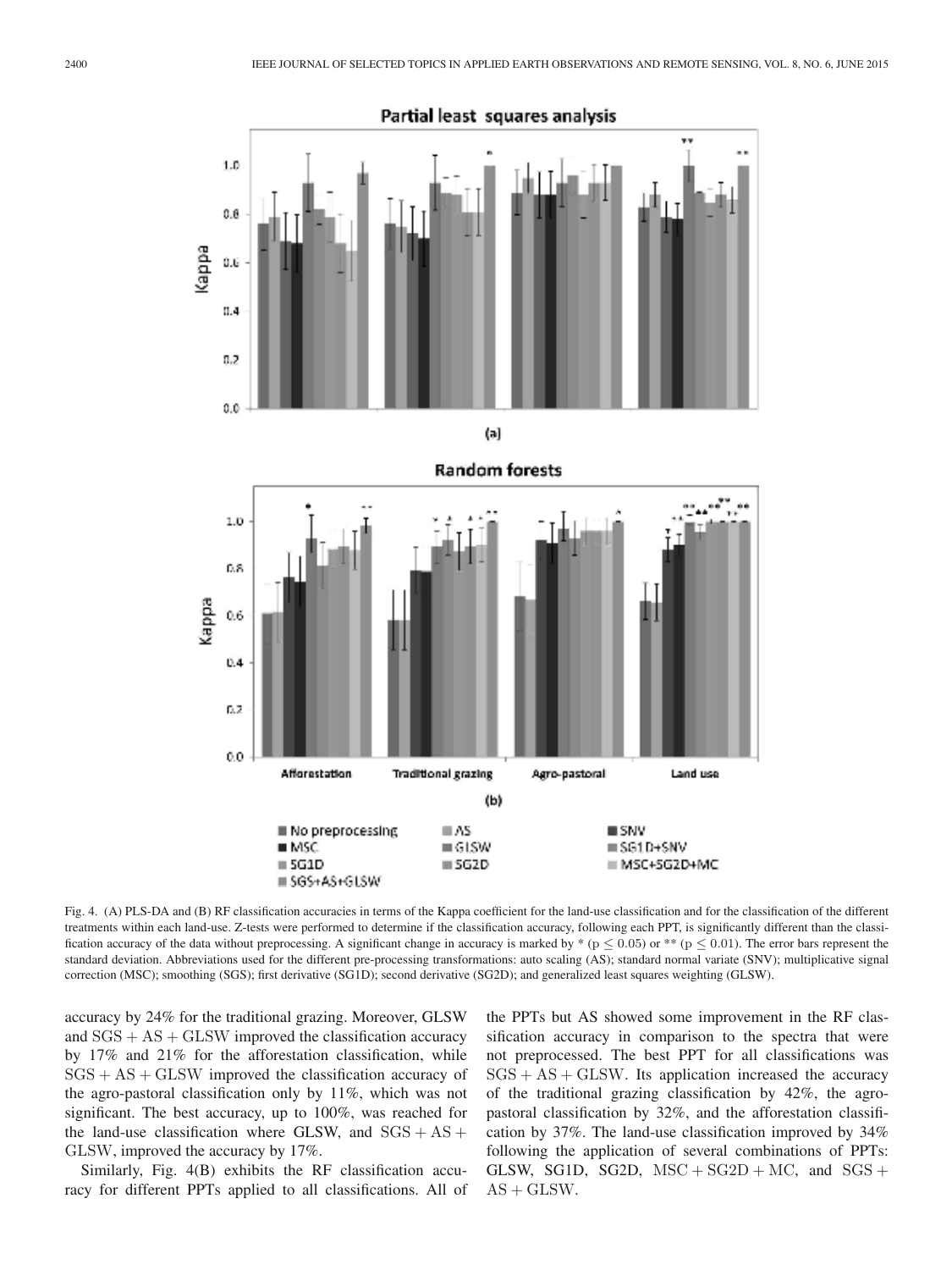

Fig. 5. Comparison of RF and PLS-DA in terms of the Kappa coefficient for the land-use classification and for the classification of different treatments within each land-use, without applying a PPT. Z-tests were performed to determine if one classifier is significantly different than the other. A significant difference in accuracy is marked by \* ( $p \le 0.05$ ) or \*\* ( $p \le 0.01$ ). The error bars represent the standard deviation.

# *D. Comparing RF versus PLS-DA*

The classification accuracy of RF and PLS-DA for each PPT is presented in Table III and the results for which no PPT was applied prior to classification are presented in Fig. 5. They show that PLS-DA performed better than RF for data without preprocessing (this was significant for the land-use, traditional grazing, and agro-pastoral classifications, and not significant for afforestation). On the other hand, although the RF accuracy for data that were not preprocessed was very low, it was improved considerably by performing preprocessing. In the afforestation classification, applying  $SGS + AS + GLSW$ improved the RF accuracy by 37%. Out of all the PPTs that were applied to preprocess our data, GLSW, and the combination of  $SGS + AS + GLSW$  were the most effective when using PLS-DA. These two PPTs were also consistently among the most effective when using RF. However, in some cases, other PPTs performed as accurately, as presented in Table IV. Hence, preprocessing was found to improve the classification accuracy for both RF and PLS-DA, but the improvements to the RF accuracy were greater. The spectral discriminations of land-use classes are due to significant differences in the soil physical, chemical, and biological properties.

The comparison between RF and PLS-DA performance for land-use classification using different PTTs is presented in Fig. 6. When no PPT is applied or when AS is applied, PLS-DA outperforms RF. By applying other PPTs, it is shown that RF outperforms PLD-DA. However, it was found that both RF and PLS-DA perform perfectly for classifying land-use when  $GLSW$  or  $SGS + AS + GLSW$  are applied. Thus, it is shown that both classifiers can be significantly improved by choosing PPTs that are appropriate for both the classifier and the data.

#### IV. DISCUSSION

The analysis of the current study showed that when spectral information without preprocessing was classified, PLS-DA performed better than RF. Yet, with proper preprocessing of the data, PLS-DA lost its superiority. The results demonstrate how

TABLE III Z-TESTS THAT DETERMINE WHETHER THE CLASSIFICATION ACCURACIES OF PLS-DA AND RF ARE DIFFERENT FROM EACH OTHER FOR DIFFERENT LAND-USES AND FOR DIFFERENT TREATMENTS WITHIN EACH LAND-USE

| Dataiont.            | Ран-рассможение<br>transformation | PLS-DA<br>(Kadpa) | RΕ<br>(Kappal  | Z-score      | <b>C-VS UP</b> |
|----------------------|-----------------------------------|-------------------|----------------|--------------|----------------|
|                      | Марти-руйскват к                  | 0.83              | 0.66           | 3.45         | $-0.01$        |
|                      | AS.                               | 0.88              | 0.66           | 4.80         | c0.01          |
|                      | <b>SNV</b>                        | 0.29              | 0.86           | 2.23         | $-0.05$        |
|                      | MSC                               | 0.78              | 0.90           | 2.59         | $-0.01$        |
|                      | <b>GISV</b>                       | 1 <sub>CD</sub>   | 1.00           | 11:540       | <b>EES</b>     |
| Land use.            | 5613+53V                          | 0.89              | 0.95           | 2.20         | $-0.05$        |
|                      | <b>SG1D</b>                       | 0.25              | 1 <sub>°</sub> | 5.24         | $-0.01$        |
|                      | <b>SG21</b>                       | 0.23              | 1.00           | 4.57         | $0.01$         |
|                      | MSC+5G2D+MC                       | 0.86              | 1.00           | 5.19         | $-0.01$        |
|                      | <b>SGSTASTGLSW</b>                | 1C0               | 1,00           | 0.00         | kS.            |
|                      | shipper or opening.               | 08.0              | 0.68           | 2.42         | $-0.05$        |
|                      | ۵Ś                                | 855               | 0.67           | 3.54         | $-0.01$        |
|                      | 5/49                              | 0.28              | 0.92           | 11.54        | KS.            |
|                      | MSC.                              | 0.88              | 0.91           | 0.46         | NS.            |
|                      | GLSW                              | 0.85              | <b>US7</b>     | 0.89         | NS.            |
| Agro-pasinos         | 5613-8397                         | 0.96              | 0.93           | 0.54         | KS.            |
|                      | 9510                              | 0.88              | 0.06           | 1.44         | NG.            |
|                      | \$620                             | 883               | II.SK          | C.53         | NS             |
|                      | MSCISG2D MC                       | 0.93              | 0.96           | 0.64         | KS.            |
|                      | 5GS+AS+GLSW                       | 1 CB              | 1.00           | 0.00         | NS.            |
|                      | No pre processing                 | 0.76              | <b>U.5B</b>    | 2.14         | $-0.05$        |
|                      | ٨S                                | 0.25              | 0.58           | 2.01         | $-0.05$        |
|                      | 520                               | 0.72              | 0.79           | 1.000        | NS.            |
|                      | MSC                               | 0.20              | 0.79           | 1.12         | NS             |
| Institucial          | G15W                              | 0.03              | 0.89           | 0.74         | NG             |
| arazine.             | <b>SG11-SYV</b>                   | 0.29              | 0.92           | 0.55         | <b>NS</b>      |
|                      | \$510                             | 0.90              | 827            | C.14         | ħS.            |
|                      | 9920                              | 0.81              | 0.89           | 1.40         | hS.            |
|                      | MSCGSE2D HdL                      | 13.0              | 09             | 1.51         | NS.            |
|                      | <b>SG51AS1GLSW</b>                | 1.00              | 1.00           | C.OC         | ĸs             |
| <b>Afforestation</b> | No pre-processing                 | 0.76              | 0.51           | 1.31         | ES.            |
|                      | ۵Ś                                | 0.79              | 0.62           | 2.15         | $-0.06$        |
|                      | <b>SNY</b>                        | 0.69              | 0.76           | 0.97         | NS             |
|                      | 64 KG                             | 0.68              | 0.75           | <b>CAT</b>   | tr.            |
|                      | GLSNY                             | 0.93              | 0.93           | 0.00         | ŧ.s            |
|                      | 5613-537<br>96111                 | 0.82              | 0.81           | 0.10<br>1.46 | NS.<br>NS.     |
|                      | 9523                              | 0.79<br>0.68      | 0.88<br>0.50   | 3.04         | $-0.01$        |
|                      | MSGISL2DUML                       | 0.65              | 0.88           | 3.01         | $-0.01$        |
|                      | SG3+A5+GL5W                       | <b>HR7</b>        | nsu            | C.46         | NS.            |
|                      |                                   |                   |                |              |                |

The transformations for which the accuracy was significantly different are marked in bold.

The tested preprocessing transformations are: AS, auto scaling; SNV, standard normal variate; MSC, multiplicative signal correction; SGS smoothing; SG1D, first derivative ; SG2D, second derivative; and GLSW, generalized least squares weighting.

the PPTs that accentuated the variance between classes led to better classification accuracy. With the application of certain preprocessing steps, namely GLSW and  $SGS + AS + GLSW$ , the classification accuracy of both methods was improved. The improvement was even better for RF than for PLS-DA. This finding is of special interest, since the literature review revealed that, while spectral preprocessing is a common practice among PLS practitioners, it is not commonly practiced by RF users.

The analysis revealed that both PLS-DA and RF are suitable for soil reflectance data classification. For our specific datasets, with the application of the optimal PPT, RF performed as well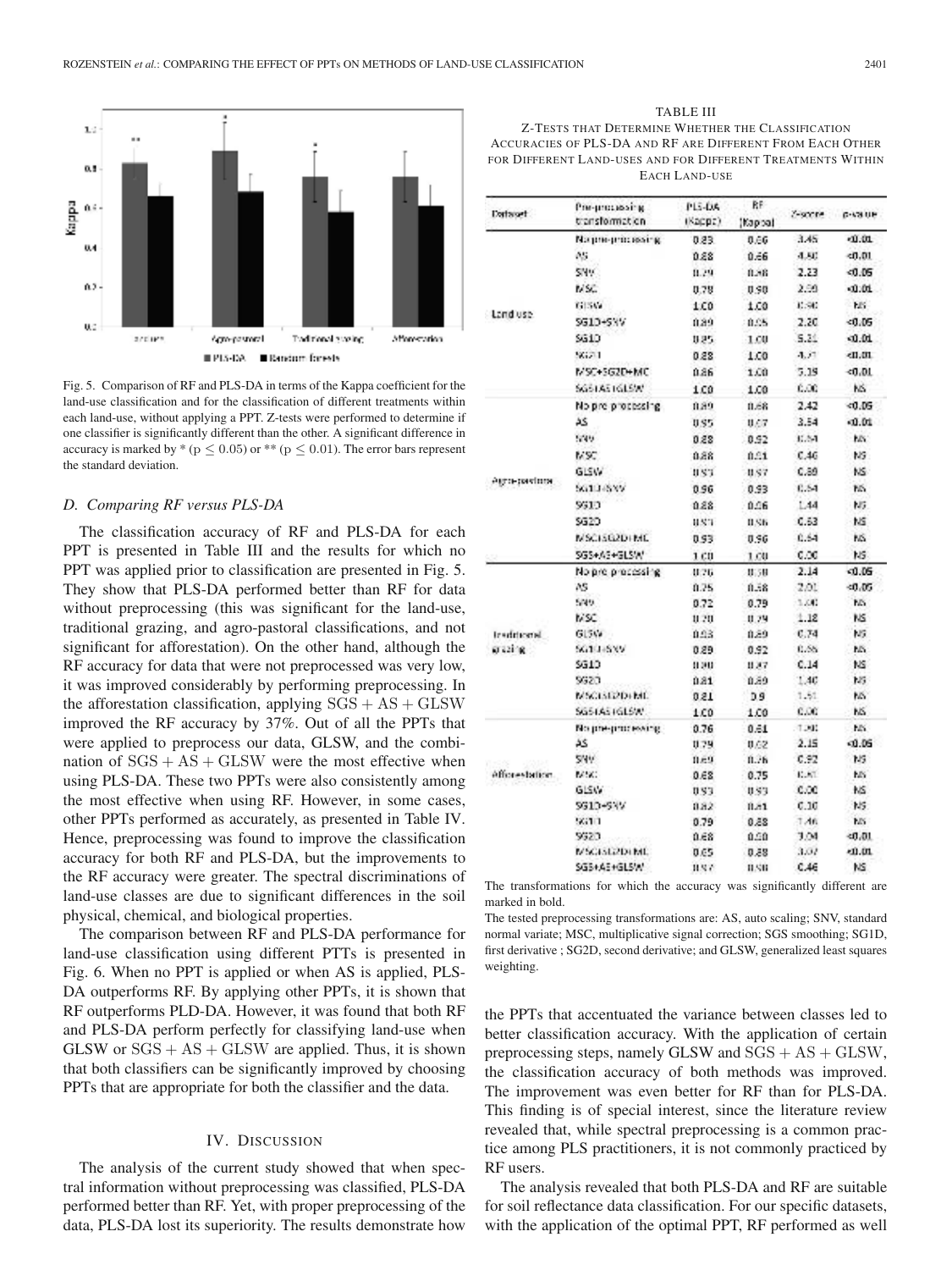TABLE IV BEST PPT SELECTED FOR THE LAND-USE CLASSIFICATION AND FOR THE CLASSIFICATION OF DIFFERENT TREATMENTS WITHIN EACH LAND-USE

|                       | PLS-DA                         | BF.                                              |
|-----------------------|--------------------------------|--------------------------------------------------|
| Land use              | GLSW and<br><b>SGS+AS+GLSM</b> | 5GS+AS+GLSW, 5G10, 5G2D,<br>GLSW and MSC+SG2D+MC |
| Agro-pastoral grazing | <i><b>SGS+AS+GLSVI</b></i>     | 555+45+615W                                      |
| Traditional grazing   | 565+A5+615W                    | 565+45+6(5)//                                    |
| Afforestation         | 565+A5+GLYV                    | 5GS+A5+GLSW                                      |

SGS, Savitzky–Golay smoothing; AS, auto scaling; GLSW, generalized least squares weighting.



Fig. 6. Comparison of RF and PLS-DA in terms of the Kappa coefficient for all land-use classifications following the different PPT. Z-tests were performed to determine if the classification accuracy of one classifier is significantly different from the other. A significant difference in accuracy is marked by  $*(p \le 0.05)$ or \*\* ( $p \leq 0.01$ ). The error bars represent the standard deviation.

as PLS-DA or slightly better, but more spectral datasets need to be examined before determining that it is superior to PLS-DA. The classifiers may not perform in the same manner for other datasets. While our analysis did not take into account the computational resources demanded by each method, for large datasets, the processing time might be an important consideration, especially if results are needed in near real-time. In these cases, the RF classification approach may be too slow, and, therefore, fast-performing linear classifiers, such as PLS-DA, would be preferable [69].

In our case study, with the application of optimal PPTs, the accuracy of all classifications was near perfect. Therefore, even the high similarities between treatments in the same landuse do not pose a challenge for the tested classifiers when optimal PTTs are applied. For the less than optimal PPTs, the number of classes seems to be a determining factor for accuracy. The agro-pastoral PLS-DA classifications, divided into three classes with relatively high spectral separability, were very accurate, even without preprocessing, and were only slightly improved following the preprocessing. On the contrary, when RF was used to classify the agro-pastoral dataset without preprocessing, it produced low classification accuracy. However, most of the PPTs improved the RF Kappa statistic to over 0.9. Moreover, the classifications of traditional grazing and afforestation, divided into four categories, were, for the most part, unfavorably accurate, but they too improved following most of the PPTs. These results suggest that when classifying soil using spectral data, and especially when the class separability is not high, the selection of the right PPT can significantly improve the classification model's accuracy.

PPTs change the input to the classifier in a manner that can significantly affect the outcome of the classification. Therefore, their application must be done with caution since class segregation may not always be due to meaningful differences, but due to noise. In this case study, it was shown that the significant differences in soil attributes that result from differences in management strategies are the cause for spectral differences between classes [51]. GLSW and the combination of  $SGS + AS + GLSW$  were found to be very suitable for increasing the variance between classes, while minimizing the within-class variance. Accordingly, these PPTs produced high classification accuracy in all the models, for both PLS-DA and RF. Our experience (unpublished) is that these PPTs also work well for regression analyses and for other datasets, such as vegetation spectral reflectance data. Therefore, we expect that these PPTs would be suitable for applications using similar spectral data in the VIS-NIR-SWIR. However, it is known that it is difficult to predict a priori the most suitable preprocessing method, and that different methods may be optimal for different datasets. This study offers a framework for selecting suitable PPTs for a specific dataset.

The main challenge in developing a specific spectral model is to find the suitable preprocessing approach for achieving the most accurate classification. The classification accuracy depends on several additional factors, such as the spectral variance between classes, the number of classes, noise effects, and the spectral resolution. Spectral soil signatures are also affected by soil aggregation, particle size distribution, water content, and the presence of additional elements in the soil, such as vegetation litter, rock particles, and mineral deposits. Therefore, standardization of the sample preparation and measurement protocols are required. When the dataset offers good class separability, more than one PPT could produce a highly accurate model. However, when the differences between the classes are less apparent, either because the spectral differences are smaller or because fewer samples are available for calibration, some PPTs may work better than others to produce an accurate classification. In addition to this complexity, when moving from point measurements to imaging spectroscopy, the transition is not only from micro- to macroscales, but we encounter a whole new set of predicaments. Among these challenges are a low signal-to-noise ratio, atmospheric interference, large datasets, the BRDF effect, and more. Preprocessing may be relevant for dealing with some of the problems associated with imaging spectroscopy.

# V. CONCLUSION

Our results show that the PLS-DA and RF are both capable classifiers for modeling spectral reflectance soil data with high accuracy. However, under the same conditions, each classifier produces different accuracy, and one does not always trump the other. Our results further show that by applying a suitable data PPT, the accuracy of soil spectroscopy is significantly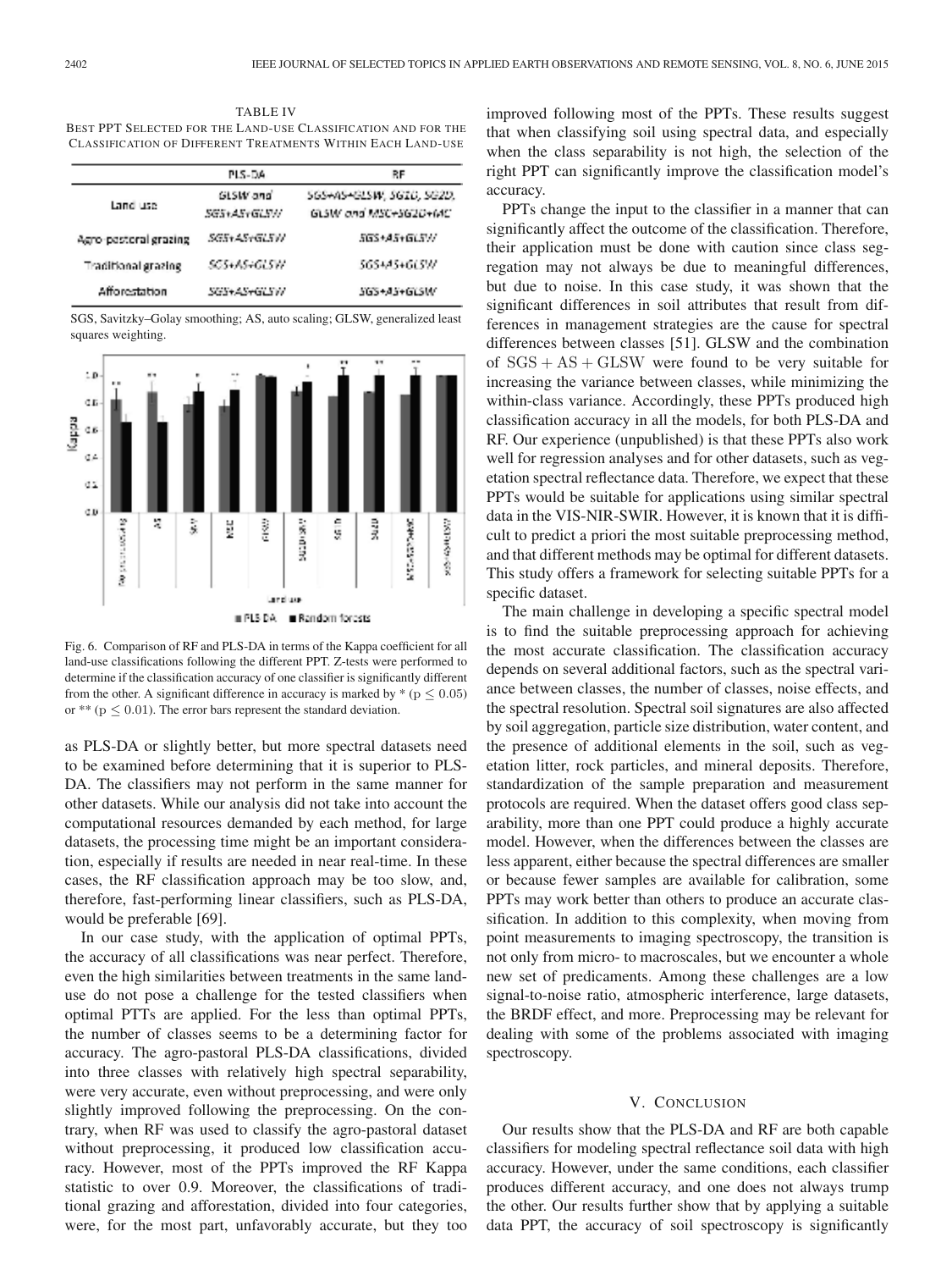improved, while each of the classifiers' performance is changed in a different manner. When the spectra are not subjected to any preprocessing, PLS-DA is definitely more accurate than RF, but with a proper preprocessing algorithm, both classifiers do considerably well, and RF can sometimes perform better than PLS-DA. The accuracy improvement following the best PPT, in comparison with data without preprocessing, was 32%–42% for RF and 11%–24% for PLS-DA, depending on the dataset. In most cases, GLSW and a combination of  $SGS + AS + GLSW$  were found to be very effective in data transformation, leading to an accurate classification. This study offers a framework for selecting a suitable PPT for a specific dataset with different classification methods. Future studies can examine the effect of preprocessing on additional classifiers, such as support-vector machines and artificial neural networks, using additional preprocessing methods, and their application to other reflectance datasets.

#### **REFERENCES**

- [1] Z. Adeel, U. Safriel, D. Niemeijer, and R. White, *Millennium Ecosystem Assessment, Ecosystems and Human Well-Being: Desertification Synthesis*. Washington, DC, USA: World Resources Inst., 2005.
- [2] S. S. Andrews, D. L. Karlen, and J. P. Mitchell, "A comparison of soil quality indexing methods for vegetable production systems in Northern California," *Agric. Ecosyst. Environ.*, vol. 90, pp. 25–45, Jun. 2002.
- [3] E. Ben-Dor et al., "Using imaging spectroscopy to study soil properties," *Remote Sens. Environ.*, vol. 113, Suppl. 1, pp. S38–S55, Sep. 2009.
- [4] S. W. Buol, F. D. Hole, and R. J. McCracken, *Soil Genesis and Classification*. Ames, IA, USA: Iowa State Univ., 1973, p. 360.
- [5] G. R. Hunt, "Spectral signatures of particulate minerals in the visible and near infrared," *Geophysics*, vol. 42, p. 501, 1977.
- [6] E. Ben-Dor and A. Banin, "Near infrared analysis (NIRA) as a method to simultaneously evaluate spectral featureless constituents in soils," *Soil Sci.*, vol. 159, pp. 259–270, 1995.
- [7] S. N. Haubrock, S. Chabrillat, C. Lemmnitz, and H. Kaufmann, "Surface soil moisture quantification models from reflectance data under field conditions," *Int. J. Remote Sens.*, vol. 29, pp. 3–29, 2008.
- [8] E. Ben-Dor, Y. Inbar, and Y. Chen, "The reflectance spectra of organic matter in the visible near-infrared and short wave infrared region (400– 2500 nm) during a controlled decomposition process," *Remote Sens. Environ.*, vol. 61, pp. 1–15, Jul. 1997.
- E. Ben-Dor and A. Chudnovsky, "A novel method of classifying soil profiles in the field using optical means," *Soil Sci. Soc. Amer. J.*, vol. 72, p. 1113, 2008.
- [10] R. A. Viscarra Rossel, D. J. J. Walvoort, A. B. McBratney, L. J. Janik, and J. O. Skjemstad, "Visible, near infrared, mid infrared or combined diffuse reflectance spectroscopy for simultaneous assessment of various soil properties," *Geoderma*, vol. 131, pp. 59–75, Mar. 2006.
- [11] E. W. Ciurczak, "Principles of near-infrared spectroscopy," in *Handbook of Near-Infrared Analysis*, D. A. Burns and E. W. Ciurczak, Eds. New York, NY, USA: Marcel Dekker, 2001, pp. 7–18.
- [12] A. O. Awiti, M. G. Walsh, K. D. Shepherd, and J. Kinyamario, "Soil condition classification using infrared spectroscopy: A proposition for assessment of soil condition along a tropical forest-cropland chronosequence," *Geoderma*, vol. 143, pp. 73–84, 2008.
- [13] L. Cécillon *et al.*, "Assessment and monitoring of soil quality using near-infrared reflectance spectroscopy (NIRS)," *Eur. J. Soil Sci.*, vol. 60, pp. 770–784, 2009.
- [14] M. Odlare, K. Svensson, and M. Pell, "Near infrared reflectance spectroscopy for assessment of spatial soil variation in an agricultural field," *Geoderma*, vol. 126, pp. 193–202, 2005.
- [15] E. Velasquez, P. Lavelle, E. Barrios, R. Joffre, and F. Reversat, "Evaluating soil quality in tropical agroecosystems of Colombia using NIRS," *Soil Biol. Biochem.*, vol. 37, pp. 889–898, 2005.
- [16] I. Herrmann, U. Shapira, S. Kinast, A. Karnieli, and D. J. Bonfil, "Ground-level hyperspectral imagery for detecting weeds in wheat fields," *Precis. Agric.*, vol. 14, pp. 637–659, Dec. 2013.
- [17] T. Caras and A. Karnieli, "Ground-level spectroscopy analyses and classification of coral reefs using a hyperspectral camera," *Coral Reefs*, vol. 32, pp. 825–834, Sep. 2013.
- [18] E. Ben-Dor, K. Patkin, A. Banin, and A. Karnieli, "Mapping of several soil properties using DAIS-7915 hyperspectral scanner data—A case study over clayey soils in Israel," *Int. J. Remote Sens.*, vol. 23, pp. 1043–1062, 2002.
- [19] S. Wold, A. Ruhe, H. Wold, and W. J. Dunn, "The collinearity problem in linear regression. The partial least squares (PLS) approach to generalized inverses," *SIAM J. Sci. Stat. Comput.*, vol. 5, pp. 735–743, 1984.
- [20] F. Ai *et al.*, "Application of random forests to select premium quality vegetable oils by their fatty acid composition," *Food Chem.*, vol. 143, pp. 472–478, Jan. 2014.
- [21] X. Lin *et al.*, "A method for handling metabonomics data from liquid chromatography/mass spectrometry: Combinational use of support vector machine recursive feature elimination, genetic algorithm and random forest for feature selection," *Metabolomics*, vol. 7, pp. 549–558, 2011.
- [22] K. Bryan, L. Brennan, and P. Cunningham, "MetaFIND: A feature analysis tool for metabolomics data," *BMC Bioinformat.*, vol. 9, p. 470, 2008.
- [23] B. F. de Souza, A. de Carvalho, and C. Soares, "A comprehensive comparison of ml algorithms for gene expression data classification," in *Proc. Int. Joint Conf. Neural Networks (IJCNN)*, 2010, pp. 1–8.
- [24] B. Menze *et al.*, "A comparison of random forest and its Gini importance with standard chemometric methods for the feature selection and classification of spectral data," *BMC Bioinformat.*, vol. 10, p. 213, 2009.
- [25] S. Wold, M. Sjöström, and L. Eriksson, "PLS-regression: A basic tool of chemometrics," *Chemom. Intell. Lab. Syst.*, vol. 58, pp. 109–130, Oct. 2001.
- [26] D. J. Brown, K. D. Shepherd, M. G. Walsh, M. D. Mays, and T. G. Reinsch, "Global soil characterization with VNIR diffuse reflectance spectroscopy," *Geoderma*, vol. 132, pp. 273–290, 2006.
- [27] S. Wold, K. Esbensen, and P. Geladi, "Principal component analysis," *Chemom. Intell. Lab. Syst.*, vol. 2, pp. 37–52, 1987.
- [28] A. J. Hobro, J. Kuligowski, M. Döll, and B. Lendl, "Differentiation of walnut wood species and steam treatment using ATR-FTIR and partial least squares discriminant analysis (PLS-DA)," *Anal. Bioanal. Chem.*, vol. 398, pp. 2713–2722, 2010.
- [29] I. Chong and C. Jun, "Performance of some variable selection methods when multicollinearity is present," *Chemom. Intell. Lab. Syst.*, vol. 78, pp. 103–112, 2005.
- [30] L. Breiman, "Random forests," *Mach. Learn.*, vol. 45, pp. 5–32, 2001.
- [31] L. Breiman, "Bagging predictors," *Mach. Learn.*, vol. 24, pp. 123–140, 1996.
- [32] G. Marchisio, F. Pacifici, and C. Padwick, "On the relative predictive value of the new spectral bands in the WorldWiew-2 sensor," in *Proc. IEEE Int. Geosci. Remote Sens. Symp. (IGARSS)*, Jul. 2010, pp. 2723– 2726.
- [33] P. Ghamisi, J. A. Benediktsson, G. Cavallaro, and A. Plaza, "Automatic framework for spectral–spatial classification based on supervised feature extraction and morphological attribute profiles," *IEEE J. Sel. Topics Appl. Earth Observ. Remote Sens.*, vol. 7, no. 6, pp. 2147–2160, Aug. 2014.
- [34] X. Shang and L. A. Chisholm, "Classification of Australian native forest species using hyperspectral remote sensing and machine-learning classification algorithms," *IEEE J. Sel. Topics Appl. Earth Observ. Remote Sens.*, vol. 7, no. 6, pp. 2481–2489, Aug. 2014.
- [35] J. Ramírez *et al.*, "Computer aided diagnosis system for the Alzheimer's disease based on partial least squares and random forest SPECT image classification," *Neurosci. Lett.*, vol. 472, pp. 99–103, 2010.
- [36] E. Domenici *et al.*, "Plasma protein biomarkers for depression and schizophrenia by multi analyte profiling of case-control collections," *PLoS One*, vol. 5, p. e9166, 2010.
- [37] T. Hancock, R. Put, D. Coomans, Y. V. Heyden, and Y. Everingham, "A performance comparison of modern statistical techniques for molecular descriptor selection and retention prediction in chromatographic QSRR studies," *Chemom. Intell. Lab. Syst.*, vol. 76, pp. 185–196, 2005.
- [38] A. Gholizadeh, L. Borůvka, M. Saberioon, and R. Vašát, "Visible, near-infrared, and mid-infrared spectroscopy applications for soil assessment with emphasis on soil organic matter content and quality: Stateof-the-art and key issues," *Appl. Spectrosc.*, vol. 67, pp. 1349–1362, 2013.
- [39] P. O. Gislason, J. A. Benediktsson, and J. R. Sveinsson, "Random forests for land cover classification," *Pattern Recognit. Lett.*, vol. 27, pp. 294– 300, 2006.
- [40] V. F. Rodriguez-Galiano, M. Chica-Olmo, F. Abarca-Hernandez, P. M. Atkinson, and C. Jeganathan, "Random Forest classification of Mediterranean land cover using multi-seasonal imagery and multiseasonal texture," *Remote Sens. Environ.*, vol. 121, pp. 93–107, 2012.
- [41] J. Ham, Y. Chen, M. M. Crawford, and J. Ghosh, "Investigation of the random forest framework for classification of hyperspectral data," *IEEE Trans. Geosci. Remote Sens.*, vol. 43, no. 3, pp. 492–501, Feb. 2005.